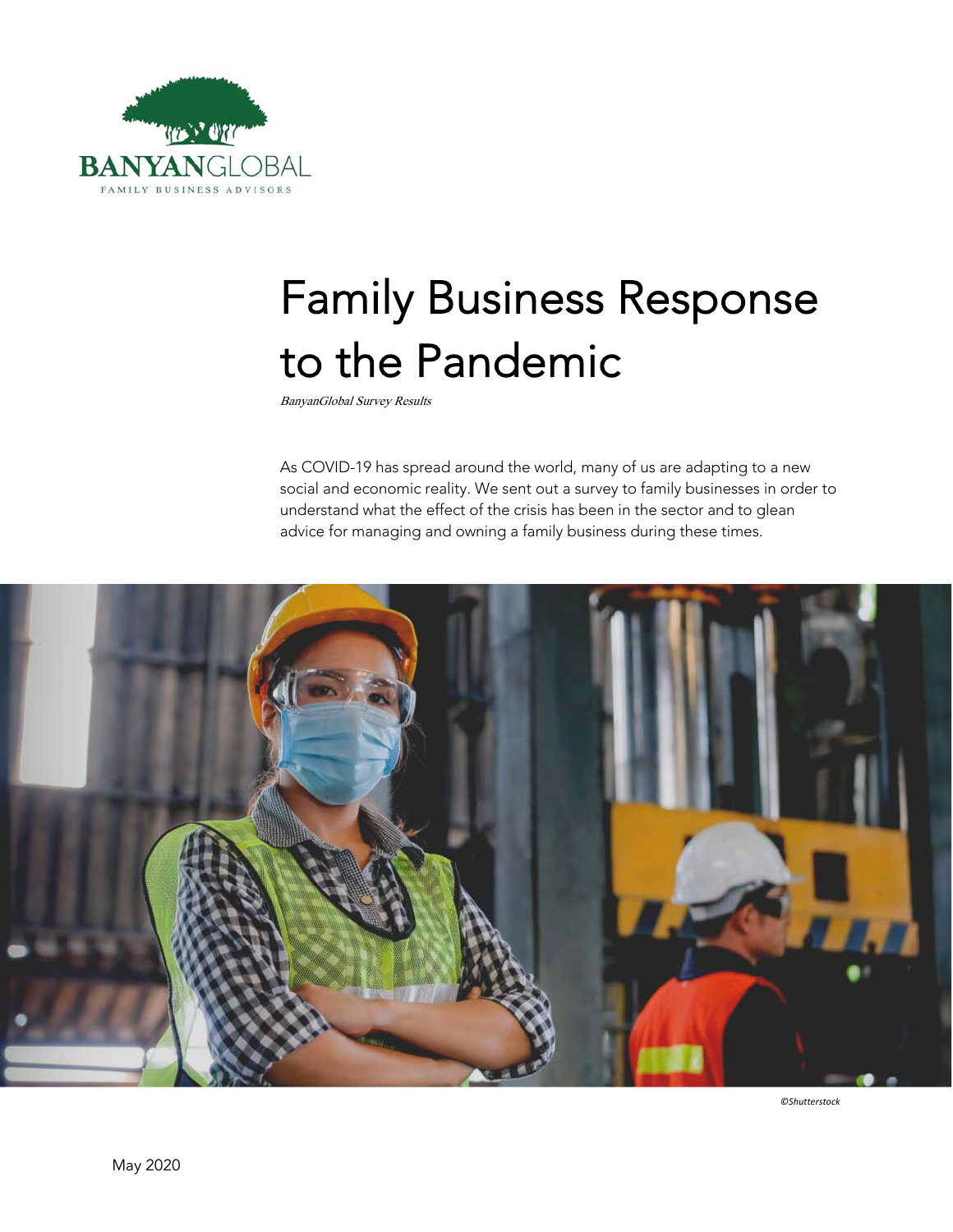# About BanyanGlobal

BanyanGlobal is an advisory firm that specializes in helping families transition their family enterprises from one generation to another. Our clients are owners of shared assets such as operating businesses, family offices, and family foundations. We partner with our clients to help them make difficult decisions that span their family, business, and ownership interests.

If you would like to sign up for our monthly newsletter, please click [here.](http://eepurl.com/duX9nD)

Thank you to everyone who participated in the survey. We appreciate you taking the time to respond and your willingness to share your experience.

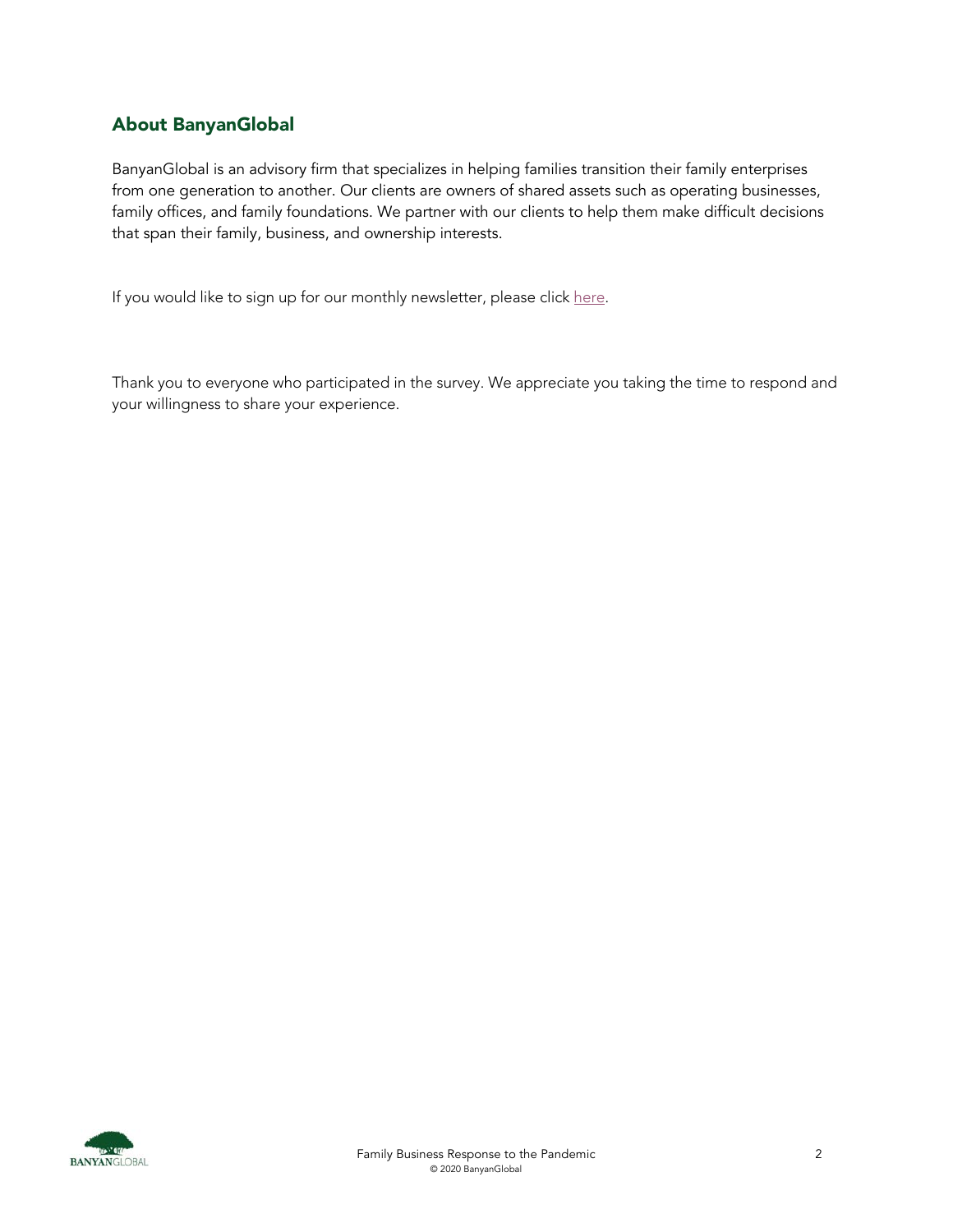## Executive Summary

As COVID-19 has spread around the world, many of us are adapting to a new social and economic reality. We sent out a survey to family businesses in order to understand what the effect of the crisis has been in the sector and to glean advice for managing and owning a family business during these times. We had 190 respondents from six continents representing more than 25 industries. Here are the main takeaways, which are followed by the full report:

## $\rightarrow$  Impact of COVID-19: Few family businesses are immune from the crisis

One of our respondents said it well when he wrote, "This is unchartered territory." The crisis has been tough on nearly every type of family business. Almost 90% of respondents report that the crisis has had a negative impact on their businesses while just 5% reported a positive impact. Over 40% of respondents reported significant negative impact, and 5% said they were at risk of failing.

COVID-19 has also affected family relationships. Different families, unsurprisingly, react differently. One family member declared, "Tension between family members has increased." Another responded, "Family unity has been strengthened during this crisis." More than half of respondents reported a change in family relationships since the crisis started with 26% experiencing a positive impact and 32% experiencing a negative impact.

## $\rightarrow$  Business response: Cash preservation is critical

"We did this in 2008 when our revenues fell 35% in one year. We know how to survive. We just need to execute," is how one family business executive described their plan to manage through the crisis. Despite the negative impact, family businesses are doing what they need to do to survive – with a focus on cash preservation. Companies are using all available tools to keep cash in the business including cutting operating expenses, reducing dividends, and delaying capital investments. Most respondents, about 90%, used at least one of those cash-preservation tools while 23% used all three. One respondent stated, "Cash is king. Prepare for the worst and hope for the best."

In addition to limiting cash expenditures, companies are also investing new capital into their businesses. More than a third of the respondents invested new equity or debt capital into their businesses. For some, investments are being used to fund working capital. Other companies are actively seeking acquisition opportunities in a distressed environment.

## $\rightarrow$  Family response: Involvement and communication have changed

Any crisis that puts the business at risk is likely to get the owners more involved. That proved true with our survey respondents. Nearly half reported that the owners are more involved than they were prior to the crisis. Only 4% say the owners are less involved. One family member described the change this way, "The crisis requires more command and control management style, resulting in ownership getting involved."

Family businesses are also communicating differently during the crisis. 53% of respondents indicated that they are communicating more frequently with each other, employees, and customers. Specific actions include daily continuity meetings, weekly updates, all-employee meetings, and more virtual communication.

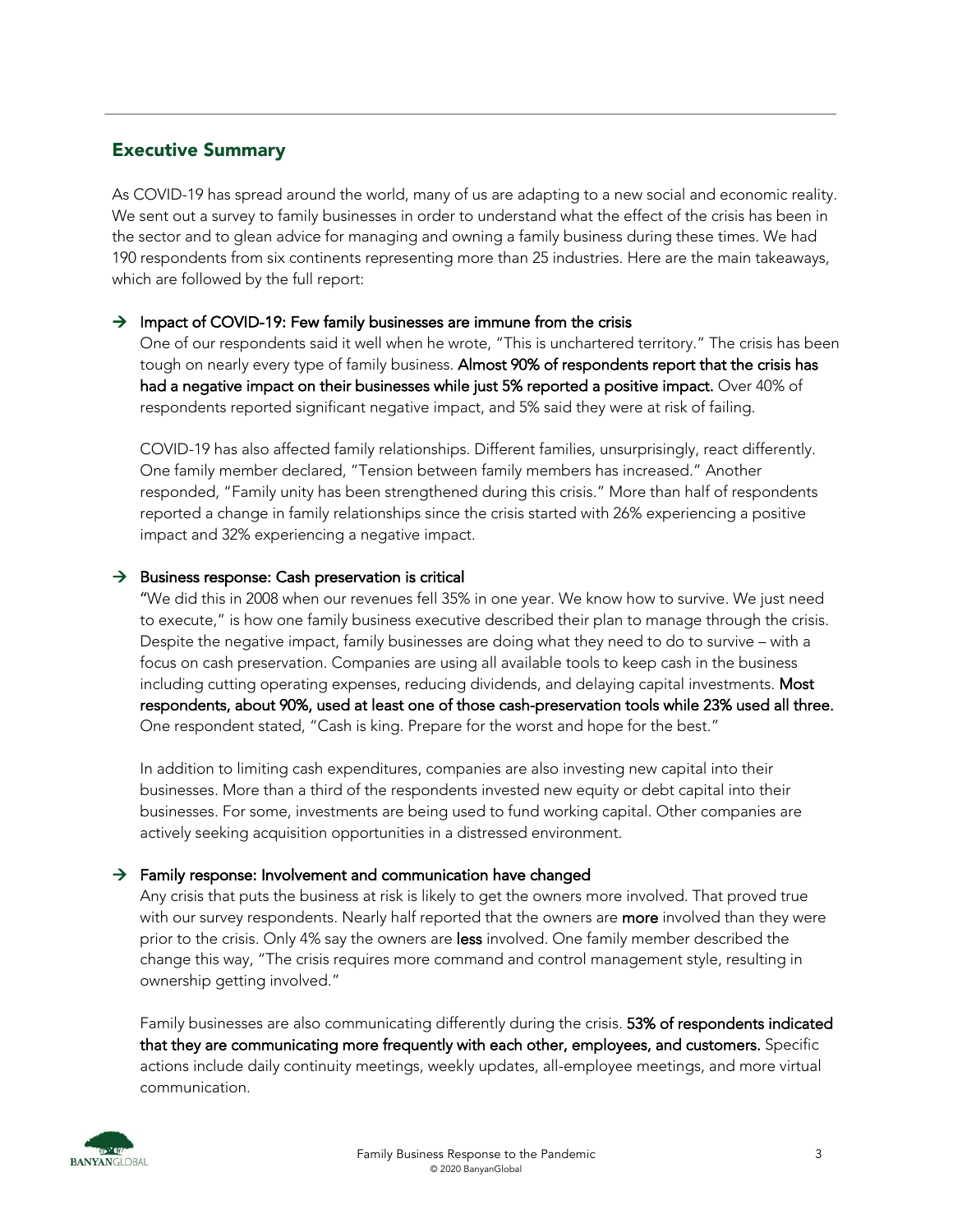## $\rightarrow$  Response to community and employees: Family businesses provide support when possible

Many family businesses expressed how important employees are to their business and are taking significant actions to improve the wellbeing of their employees. When possible, family businesses are leveraging remote work and helping employees adjust to this way of working. When remote work is not possible, businesses are distributing personal protection equipment to employees and accommodating social distancing in their facilities. For family businesses that have had to furlough or lay off employees, some have set up assistance programs. As one respondent said, "Employees earning close to minimum wages are given additional support."

Family businesses are often an integral part of their local communities and remain committed to supporting those communities with resources during this time. Respondents noted monetary donations as well as goods and services. One newspaper, for example, is "offering no-strings attached advertising to small businesses in our communities."

## $\rightarrow$  Silver linings

Winston Churchill reportedly said, "Never let a good crisis go to waste." Many family businesses have found the positive in these difficult times. One owner wrote that the COVID-19 crisis presents "an opportunity to step up, reinvent and innovate, and also show a stronger social impact." Here are some of the other responses we received when we asked respondents to share their views on longterm benefits from this crisis:

- "This is the second generation's first downturn while involved in the business. It will be a good learning experience for them."
- "We expect great mergers and acquisitions activity after the crisis."
- "Crises have always shown us our weaknesses, but they have also shown us our strengths."
- "We've had a business continuity project puttering along for years. Hopefully as we come out of this, people will better understand the importance and give that the attention it warrants."
- "We are modernizing work practices after being forced to work remotely."
- "We have more engaged employees, because we are taking care of them."

No one is certain as to the extent of the impact or how long the crisis will last. Many family businesses will likely continue to face difficulties. However, this crisis will pass. From many respondents, advice on how to get through it echoed what we heard has worked in managing the crisis so far; plan for different downside scenarios, manage cash well, and communicate frequently and openly. As one respondent said, "Define reality and give hope – to your employees and your family." Family businesses have unique strengths. We leave you with this perspective from a family business owner, "This is a great time to be in a family business so stay nimble, my friends!"

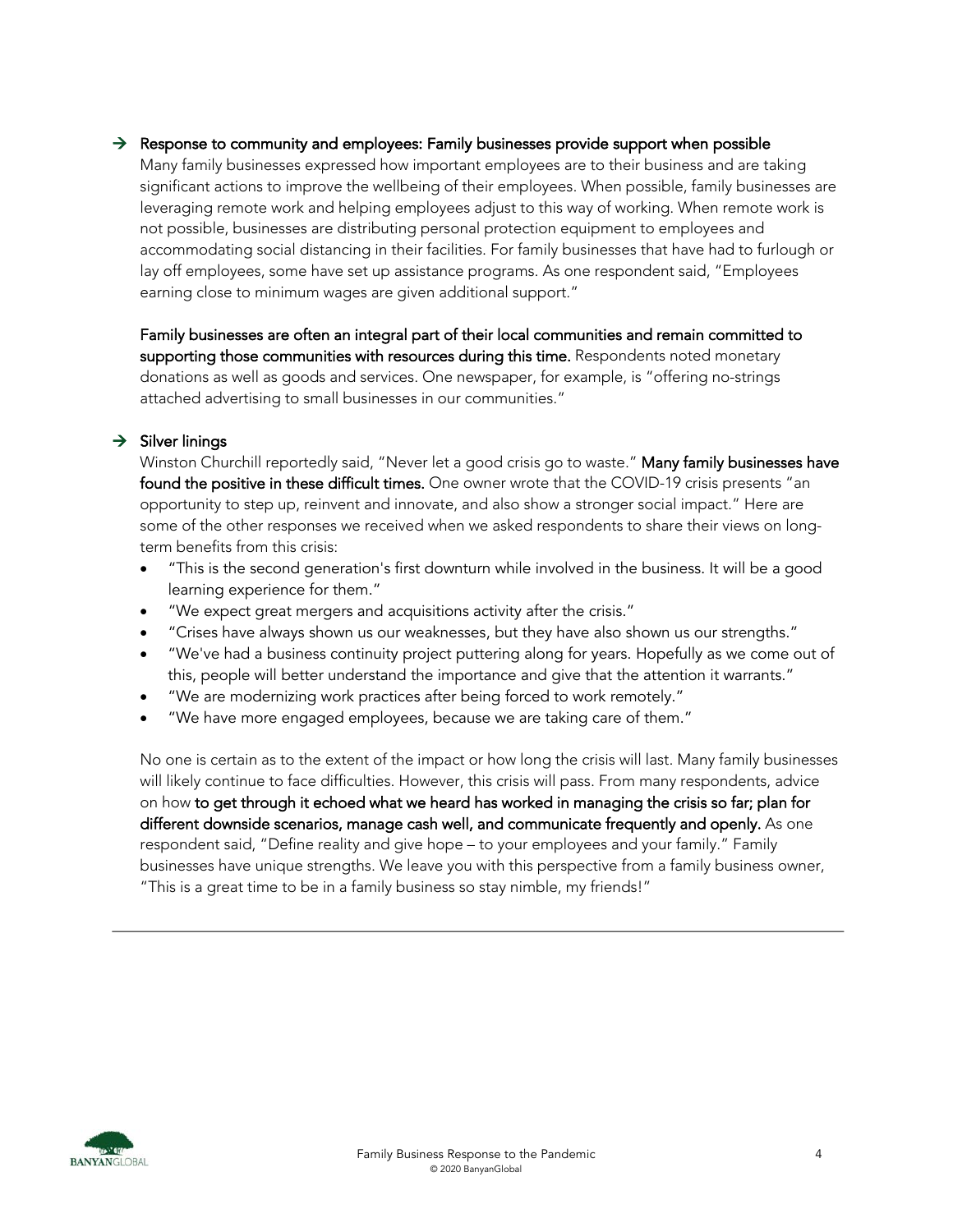## Full Report

There were 190 responses to the survey from individuals in over 20 countries across six continents. Over half of the responses came from family businesses in the United States. Brazil and India had the next highest number of participants.



Family businesses from over 25 industries participated. Industries with the most respondents included manufacturing, construction, real estate, oil and gas, food and beverage manufacturing, and professional services.

Please note: the percentages in the graphs below may not total to 100 due to rounding. Rounding also accounts for any difference in the length of bars of the same percentage.

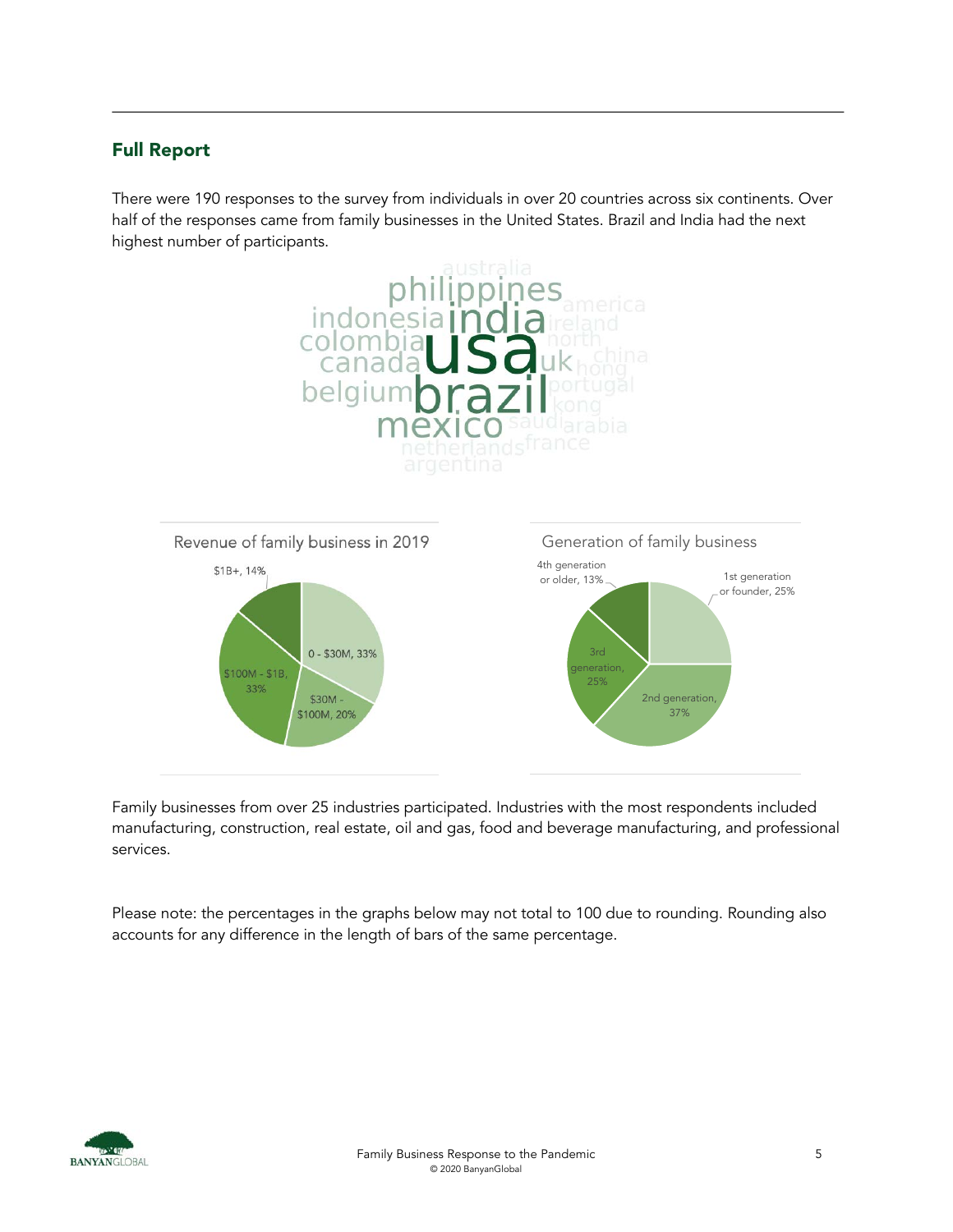## IMPACT OF COVID-19

The COVID-19 crisis has affected most businesses in a negative way. When we asked, "How would you describe the business impact of COVID-19 so far?" we received the following responses.



Selection of comments about a major negative impact:

- Business is off about 25% 30%!
- Complete lockdown has meant no sales of consumer products (stationary business) while high fixed overheads remain.
- It is difficult being an events business that relies on bringing people together in the current climate! Not sure when things will return to anything resembling the way they were before.
- Initially, there was a minor impact as we saw a short-term jump in sales (beer distribution) when panic buying occurred, but we're now seeing material attrition in sales and are struggling with attendance for drivers.
- I am in the hotel business, and the impact was substantial. We can practically already consider the year as lost.
- We are allowed to be open and operate. Our business is suffering due to lack of demand for petroleum products. Stores have slowed down but are still operating.

Selection of comments about a minor negative impact:

- We expect about a 10% drop in sales this year. We have a strong balance sheet and no debt, which provides us the liquidity to be able to weather the storm.
- We are maintaining employment and revenues for now. However, we are spending the majority of our time managing for COVID-19 when our time would be better spent building value for our customers.
- It's a little early to tell what the impact is. We've seen a drop off in some business areas, and it has challenged our normal way of working, but we haven't seen a major issue yet.
- The impact hasn't been substantial thus far, but it will be.

Selection of comments about a positive or unknown impact:

- It is a mixed bag for us. Some of our companies are feeling the pain, others are doing well. We are also trying to view the current climate as a buying opportunity.
- As an essential business in the food retail industry, we have seen unprecedented volumes over the past several weeks.

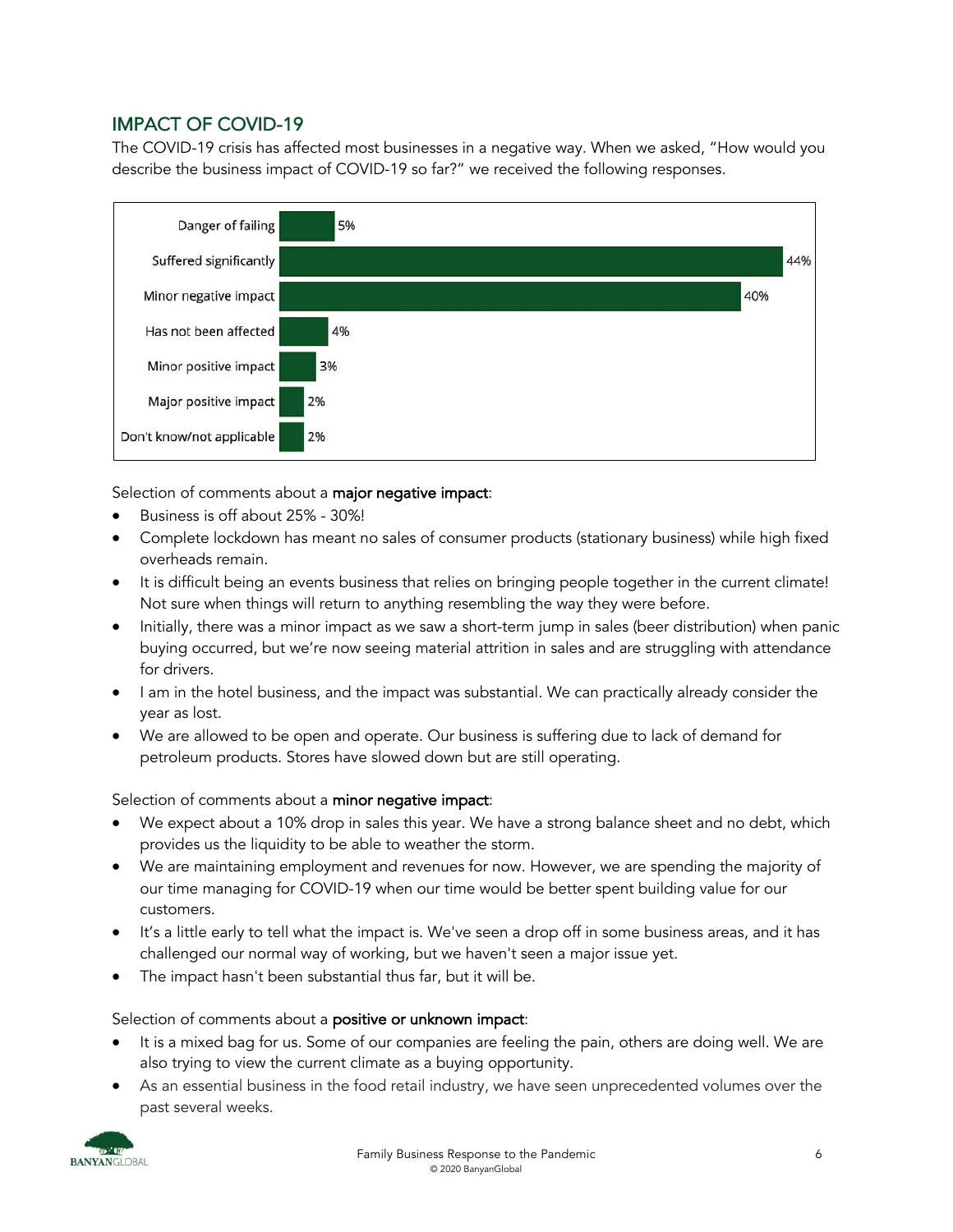When we asked, "What impact, if any, has COVID-19 had on relationships among the family that owns the business?" here is how people responded.



Selection of comments about a **positive impact on relationships**:

- We have had productive and heartfelt exchanges on how COVID-19 has impacted the business and all of us individually.
- We are stronger together.
- We are spending more time together as a family and doing things that we would not normally have the time to do.
- COVID-19 has brought us closer together for the time being, and we have put aside differences. It will make the family focus more on handing Family Council leadership to the next generation
- The fourth generation is stepping up to the grind of a crisis. It's good to see.
- We have seen greater family unity, with more concern for each other.

Selection of comments about a negative impact on relationships:

- Communication has been much more challenging in this environment. We are a very face-to-face family and Zoom is not a fair replacement.
- High levels of stress have resulted in sensitivities running high. But we are managing.
- Our annual in-person family assembly has been canceled and we are working on shifting to virtual programming.
- Not being able to see one another is a challenge for our governance efforts, which revolve around annual in-person meetings.
- Tensions are high.
- Tension between family members has increased.
- We have some disagreement on how serious the pandemic is and how we should handle cash at this point.

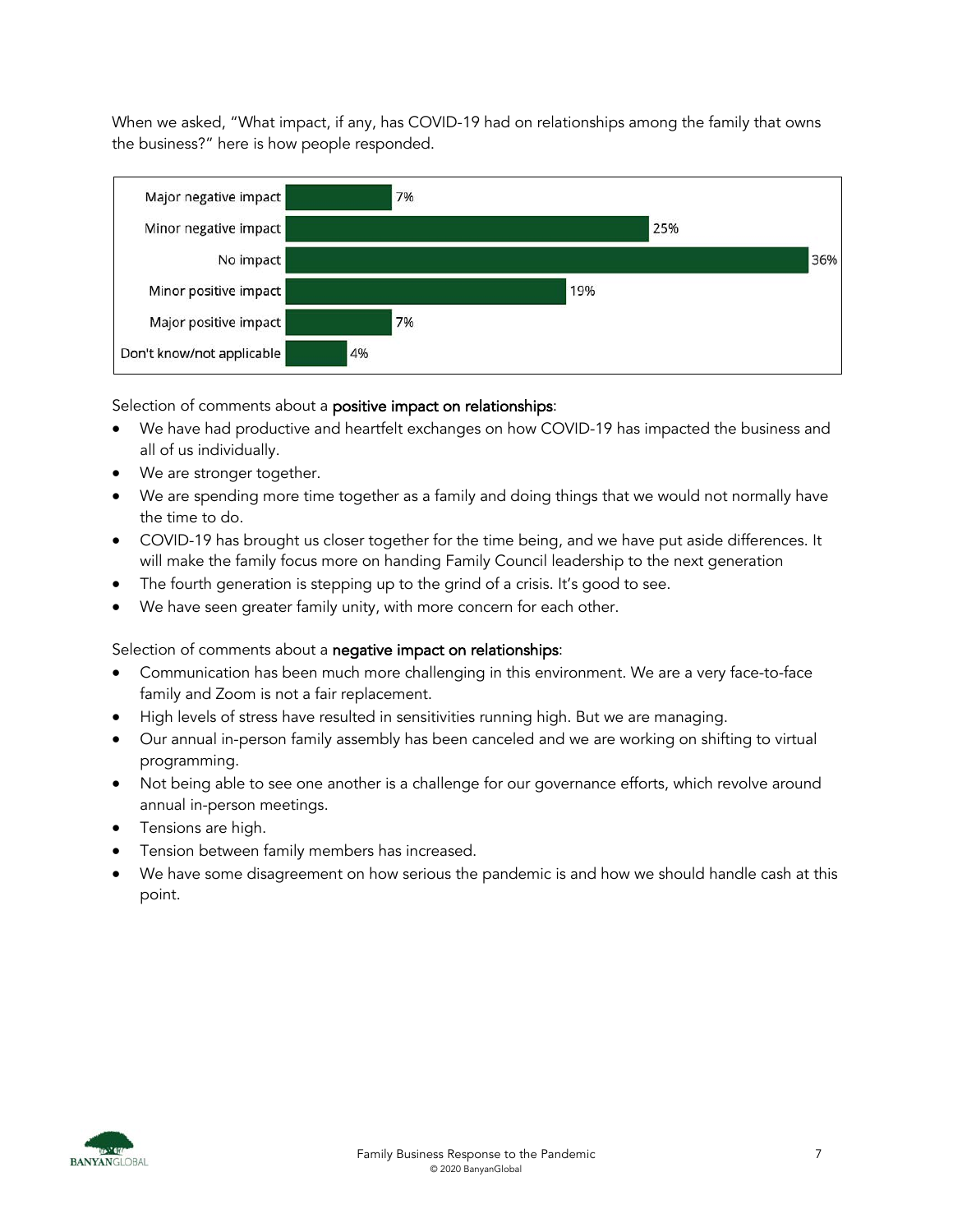## BUSINESS RESPONSE

Family businesses have responded in a myriad of ways. Below are the actions that family businesses have taken or expect to take in response to COVID-19. Individuals were able to check all actions that apply.



Selection of comments on employees:

- We will consider salary reductions for the senior management team only.
- We've had to furlough some of our sales reps who are not able to work in the retail stores that are closed.
- Owner pay is at zero until all employees are made whole.
- We are providing additional support to employees earning close to minimum wage to keep them with the organization.

## Selection of comments on government programs and credit:

- US Government programs make it beneficial to furlough employees during turn down in business. This is very helpful.
- We were hoping that we would avoid having to furlough employees by obtaining an SBA loan through the government PPP program, but they ran out of money before we were able to get funds. We had to furlough some employees and cut salaries of the remaining employees by 30% across the board so far.
- We are taking advantage of the SBA Paycheck Protection Program and are establishing further lines of credit and utilizing them if necessary. Also, we will be approaching our Lenders to establish an interest-only period on our loans to further protect our cash flow.
- We have not borrowed more money but have expanded our credit facilities in the event we need more cash.

## Selection of comments on other actions taken:

- Due to extremely high sales volume we have delayed several major capital projects until 2021. We simply cannot afford to disrupt stores with anything other than supporting immediate needs.
- We are renting our factory space.

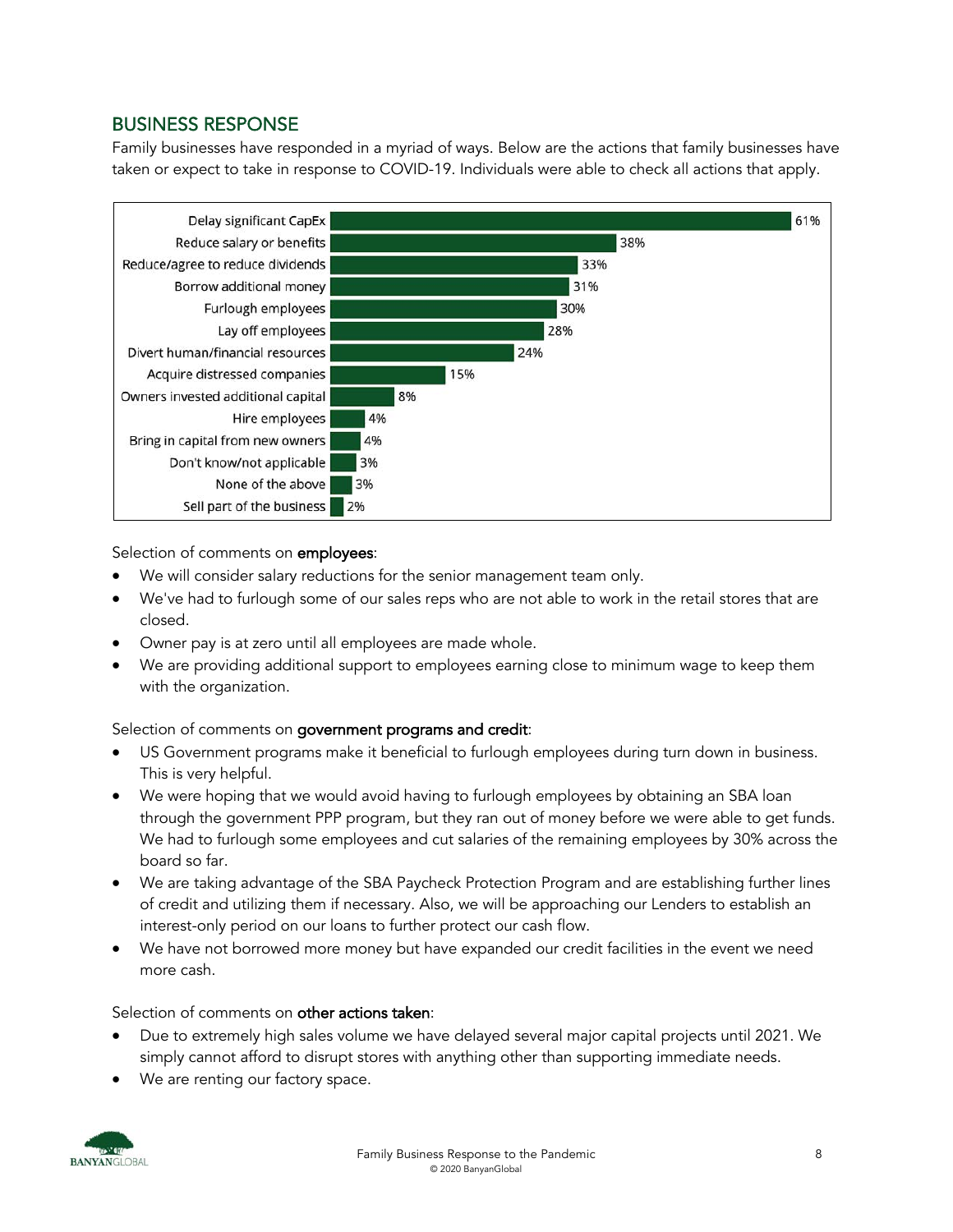- We renegotiated or tried to renegotiate with exemptions and discounts all contracts: rent, printers leasing, lawyers, accounting, IT, etc. ... we tried with everyone and we succeeded to lesser or greater extent with many of them.
- We're in survival mode at the moment, focusing more on cashflow. We will definitely see a lot of opportunity, but we will only do the deal if the price is right.
- We hired a consultancy to help us during this period.

# OWNER ROLE, RELATIONSHIPS, AND COMMUNICATION

Many family businesses noted that owners are more involved when we asked how the role of the owners of the family business has changed as they have managed the impact of COVID-19.



Selection of comments about no change:

- There has been no change since the owners were already involved.
- The owners were involved in the day-to-day business decisions before the outbreak and that has not changed.
- Thank g-d no further involvement other than a question or two about keeping employees safe.
- The CEO/owner is very hands on to begin with and is while managing through the crisis as well.
- Third generation ownership is actively involved in the business to begin with, and we are working to keep the second generation apprised of decisions without slowing the process...

## Selection of comments about more involvement:

- The increased free time with owners has resulted in higher involvement in routine decisions.
- This crisis requires more command and control management style, resulting in ownership getting involved.

We asked about the ways in which respondents are communicating differently within the family business as they respond to the crisis. Here is a selection of what we heard:

## Selection of comments about virtual communication:

- Closed the office and everybody working remotely. Zero travel.
- Due to quarantine, we are only meeting and communicating virtually. Also, we have created committees to handle the situation and make decisions.

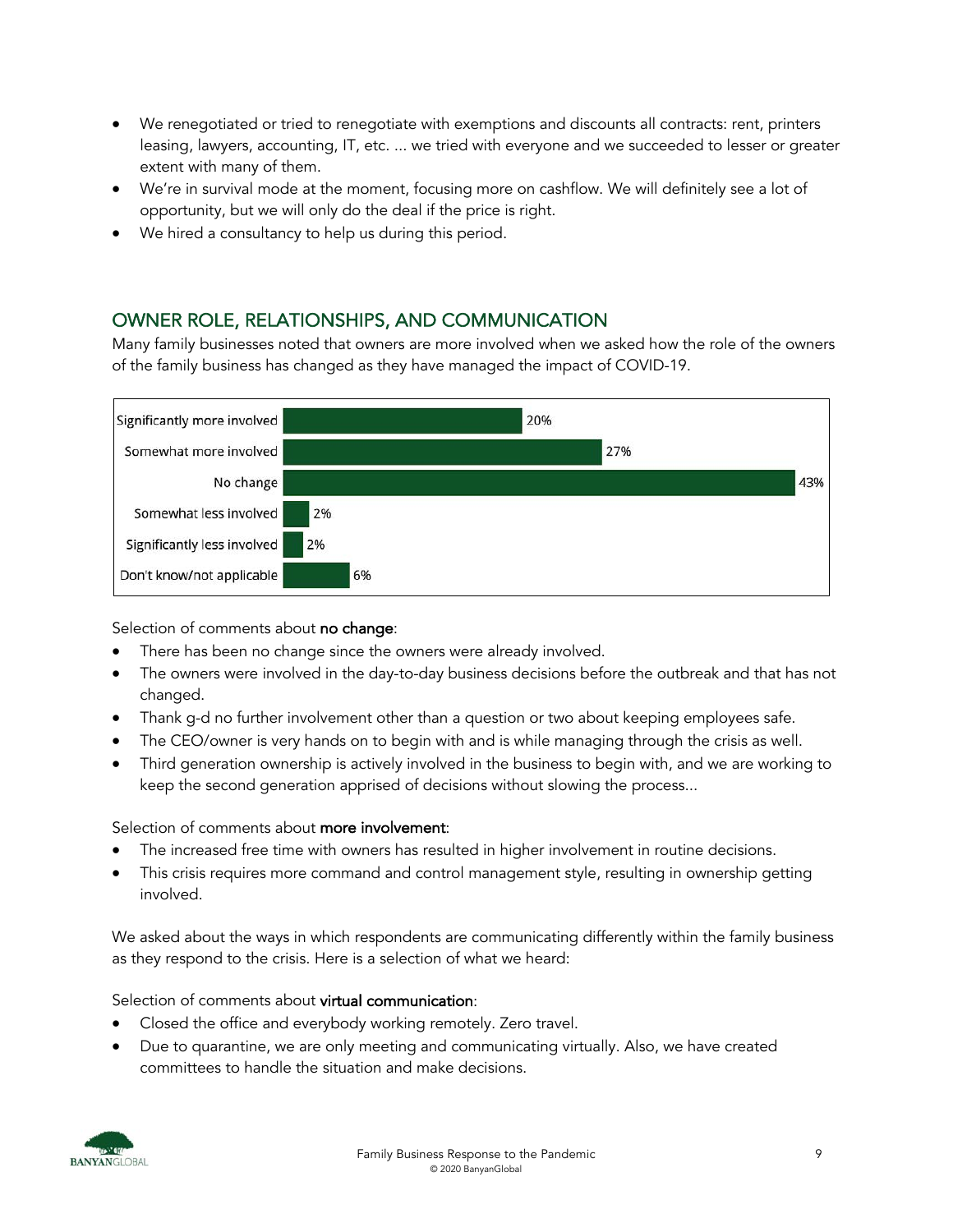- Everything is remote, which makes it difficult because much of our institutional corporate culture is predicated on face time.
- Frequency of communication has increased and we're using phone as well as ZOOM more than before.
- We have more phone and conference calls more group decision making.
- We use all available communications tools: Whatsapp, e-mails, phone, audio and video group calls. We implemented remote access to the company's data server for the entire team.

## Selection of comments about the frequency, content, and target audience of communication:

- We are communicating with employees through email and postings. The leadership teams meet weekly and relay information.
- We are communicating with higher frequency, with weekly letters to employees.
- Communication remains unchanged.
- We have twice-daily leadership calls with our top 40 managers. There is weekly (or more frequent) email communication with the entire company on updates.
- We have daily meetings within management for COVID briefings. Up-to-date information is on our website for all employees.
- The executive team meets more often and provides more communication to employees and owners about the current situation than normal (less often) communications.
- There are frequent updates to employees on any changes to our business or business practices or cost cutting.
- There is less communication about general operations as this is an existential crisis.
- We have more communication about furloughs, cash flow, and COVID-19 impact. We are more in touch with our advisory board.
- We have more frequent communication from Management to the Family (weekly updates on the situation).
- We are communicating more regularly, with a weekly board call. Also, we are looping board members in on the company-wide employee communications.
- There is very deliberate and consistent messaging. Lots of fact reporting. No fluff. All substance.
- We are working on more transparency in communications for family members.

# COMMUNITY AND EMPLOYEES

We asked, "What steps, if any, are being taken by the family business to address the broader societal impacts of COVID-19 or the wellbeing of employees, communities, suppliers, etc.?" Below are the responses we heard.

Selection of comments about **employees**:

- We are assuring furloughed employees that they will be rehired after the crisis.
- We have cut back hours, allowed many to work from home, and offered leave.
- We have implemented drastic safety measures to prevent contamination.
- Employees earning close to minimum wages are given additional support.
- We plan to keep the payroll of the employees, give information about COVID & protect workplaces, provide daily webinars, give health care material to hospitals, & offer the 3D printers.

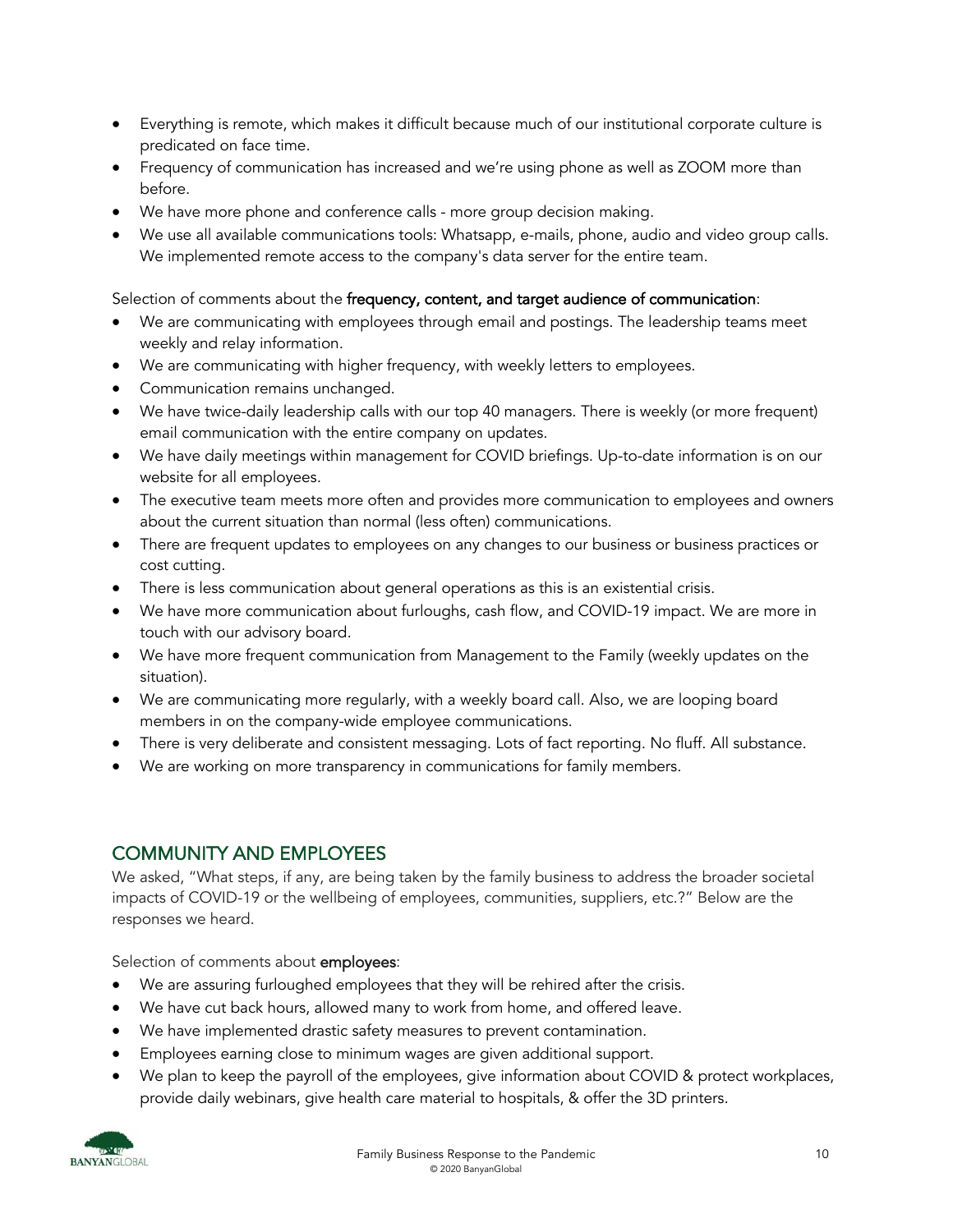- We're not laying off employees.
- Our first priority is the well-being and safety of our employees. As an essential business we continue to operate all of our manufacturing plants but are strictly adhering to the CDC [Centers for Disease Control and Prevention] guidelines for manufacturing operations.
- Our focus to date has largely been on employee health and safety. We have been communicating more. We have made clear policies. We provide abundant supplies where possible, additional compensation, and frequent lunches.
- We provide special PTO [Paid Time Off] for those that have kids that are out of school. No one is furloughed or let go.
- We are doing a lot here. The chaplaincy is expanded. We have weekly devotionals, virtual team building and connections. We provide care packages to teams still in the field, we're extending sick time, and we will have no layoffs or pay reductions for as long as we can do that.
- We have wellness checks and Teams meetings, including Happy Hours, family stories etc. We also invested significantly in-home computer/screen access i.e. double computer screens, upgrading older equipment, and paying for internet service for our employees, even if they are using a personal internet already in place.

Selection of comments about communities:

- We continue to serve the communities, are increasing donations, and collaborate with the medical authorities.
- We provide donations to communities that have suffered the effects of the economic downturn.
- We have made donations of food products. We're paying for medical services to our employees and their families by providing an on-site Micro Health Clinic staffed by a nurse and a physician.
- We're donating our N95 supply to local hospitals.
- Our business is supporting the various efforts to feed the nation, share positive news stories and support where we can.
- We are a newspaper, offering no-strings attached advertising to small businesses in our communities.
- We collaborated with the donation of 300,000 soaps and baskets of basics. We gave our employees all the necessary assistance, such as vaccines, masks, etc. and the presence of a doctor at all times.

## Selection of comments about other steps:

- We're an essential business, so we are continuing to clean and social distance where possible.
- The first thing is to take care of the business in order to provide for our employees. We are diverting all non-essential activities to provide liquidity for the operation of the business.
- We are following national, state and local guidelines.
- We have reduced tenant rents. We're buying food from tenants to feed first responders.
- We set up a project to make ventilators.

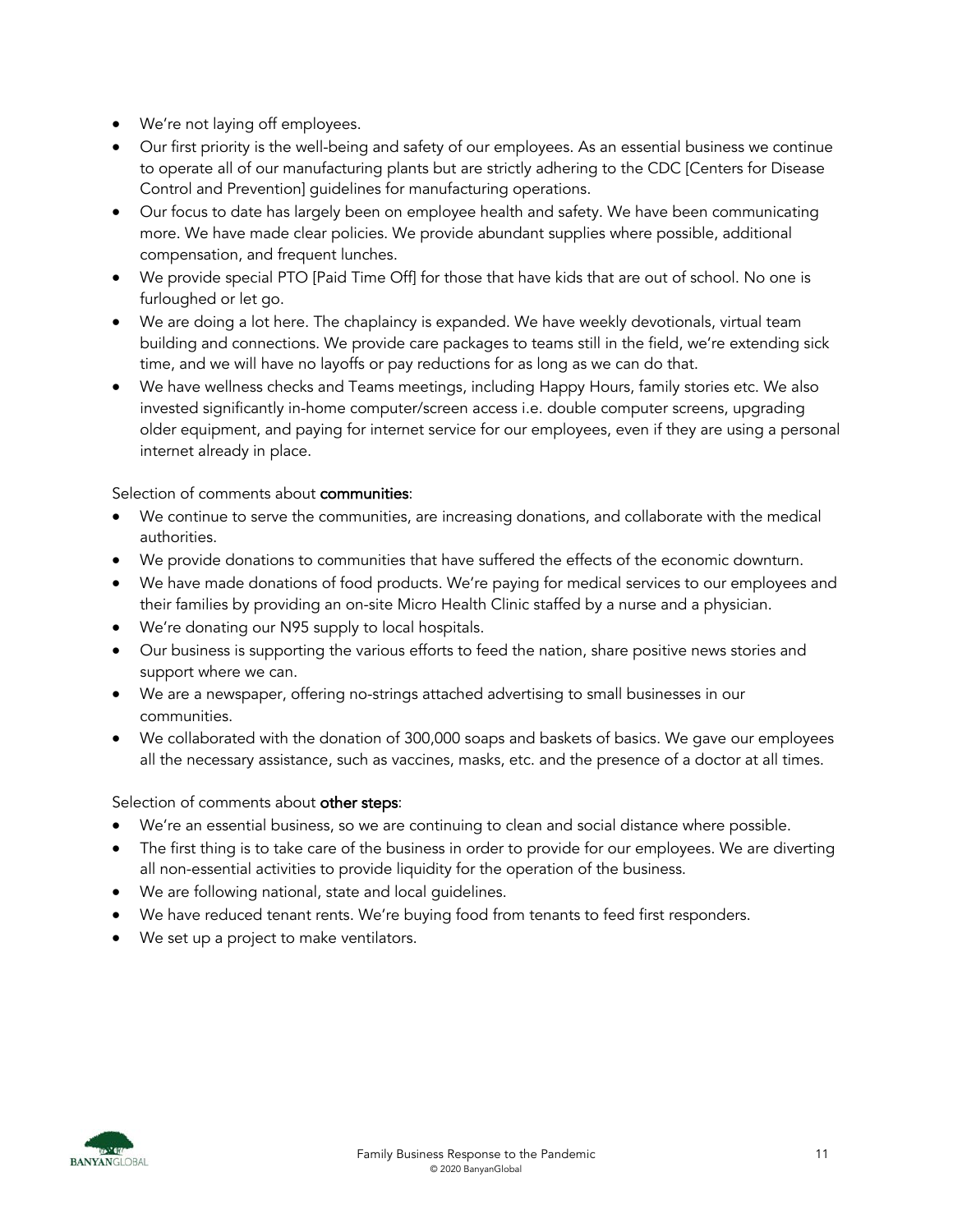# LOOKING FORWARD, SILVER LININGS, AND ADVICE

Respondents are feeling uncertainty and concern about continued negative impacts. However, for most, the crisis does not seem to threaten family control of the business. And, the majority of respondents are minimally or not concerned about family conflict, losing key employees, and damage to company culture over the next three months.



How concerned are respondents about the following potential impacts over the next three months?

The crisis has also presented some **opportunities**, for example:

- We have more engaged employees, because we are taking care of them.
- I believe the natural leaders will arise and the company will be stronger and more defined as a result of our response to the crisis.
- I think this is a great opportunity to implement lean operations practices we have been evaluating and accelerate digital technologies. Both of these have long term value for the business.
- If we are able to weather this with the team intact, it will increase loyalty and morale. I also think we are getting a lot more efficient on how we handle processes. It also brings our mission in full focus.
- It might force us to accelerate the speed of our decision-making process, as well as to push us towards new ventures, that probably in other circumstances we would not have considered.
- This is a reconfirmation of our business culture.
- We will be better prepared to capitalize on the misery of our competitors who didn't prepare or behave properly.

Many respondents' advice echoed the actions taken so far: preserve cash, communicate frequently and honestly, take care of employees, and give back to the community. Respondents shared additional advice based on their own response so far:

- Ask yourself why you are in business together and if you still want to be in a post crisis world.
- Be sensitive to your employees, especially their concerns about staying healthy. Remember, how you behave now will echo for years to come.
- People are your most important assets. Prioritize safety over short-term profits and use this opportunity to build trust and positive goodwill.
- Streamline decision making. Ownership should lead the way in wage reductions if passing them through to employees with materially less compensation.
- Create a crisis committee to discuss and take all necessary measures.